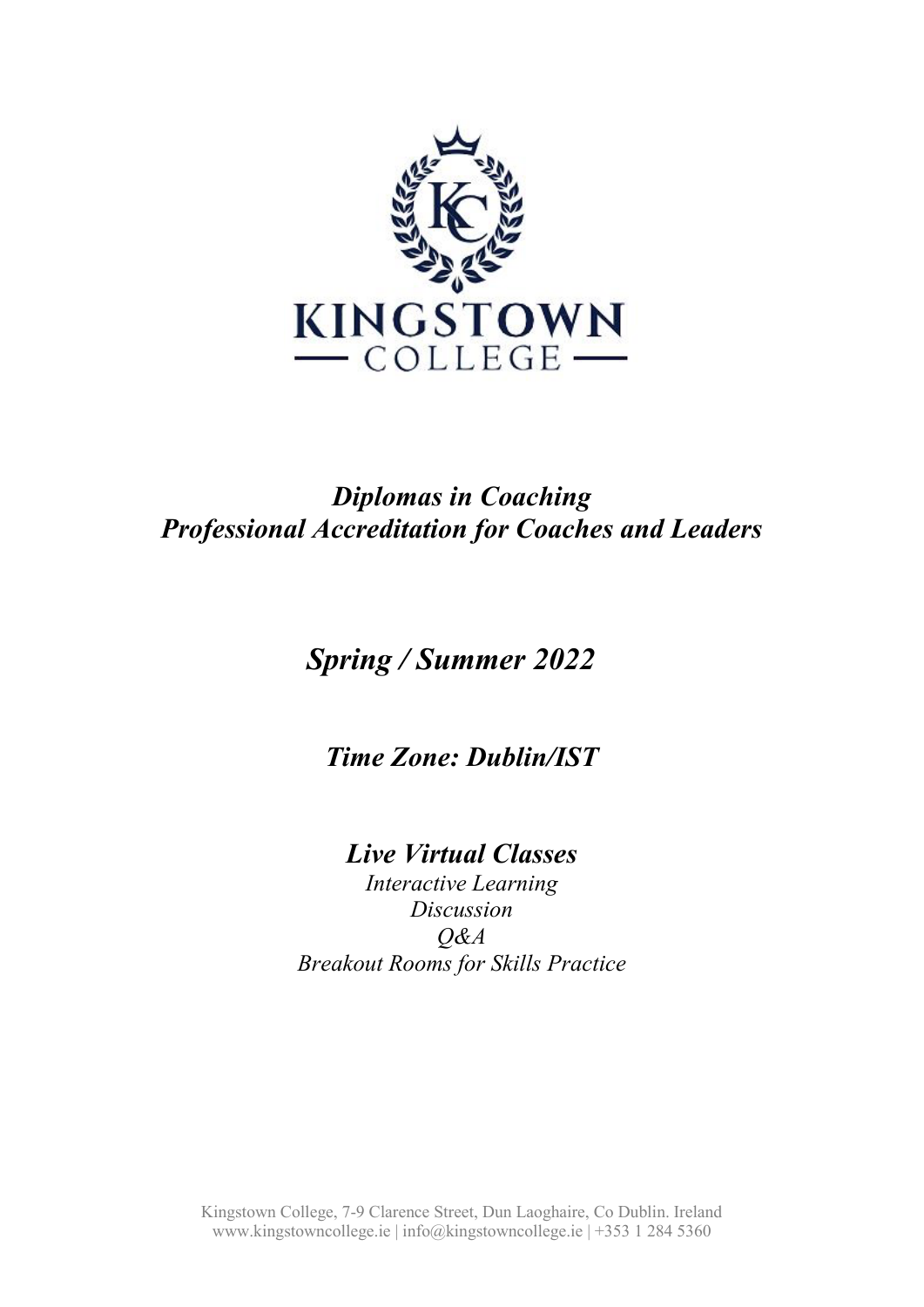### *Format - 1 Evening Per Week* **Professional Diploma in Coaching and Mentoring**



|                                            | 6:30pm - 9:30pm (Dublin/London Time) |
|--------------------------------------------|--------------------------------------|
|                                            | <b>Thursday Evening Course</b>       |
|                                            | 12-May-2022                          |
| <b>Module 1</b>                            | 19-May-2022                          |
|                                            | 26-May-2022                          |
|                                            | 02-Jun-2022                          |
| <b>Module 2</b>                            | 09-Jun-2022                          |
|                                            | 16-Jun-2022                          |
|                                            | 23-Jun-2022                          |
| <b>Module 3</b>                            | 30-Jun-2022                          |
|                                            | 07-Jul-2022                          |
| <b>STUDY WEEK</b>                          | $14^{th}$ July 2022                  |
| <b>Learning Review</b>                     | $21st$ July 2022                     |
|                                            | 28-Jul-2022                          |
| <b>Module 4</b>                            | 11-Aug-2022                          |
|                                            | 18-Aug-2022                          |
| <b>ASSIGNMENTS</b>                         | $18th$ August 2022                   |
| <b>DEADLINE 1</b>                          |                                      |
|                                            | 25-Aug-2022                          |
| <b>Module 5</b>                            | 01-Sept-2022                         |
|                                            | 08-Sept-2022                         |
|                                            | 15-Sept-2022                         |
| <b>Module 6</b>                            | 22-Sept-2022                         |
|                                            | 29-Sept-2022                         |
| <b>Observed Coaching</b><br><b>Session</b> | 06th & 13th October 2022             |
| <b>ASSIGNMENTS</b><br><b>DEADLINE 2</b>    | $10^{th}$ November 2022              |

\* The Learning Review is an online in-class activity, and the Observed Coaching Session is a recorded Zoom session with other learners as a demonstration of skills. Both are required in order to complete your course, so attendance is mandatory.

\*\*Please note that on the Study Week you will have no live virtual classes.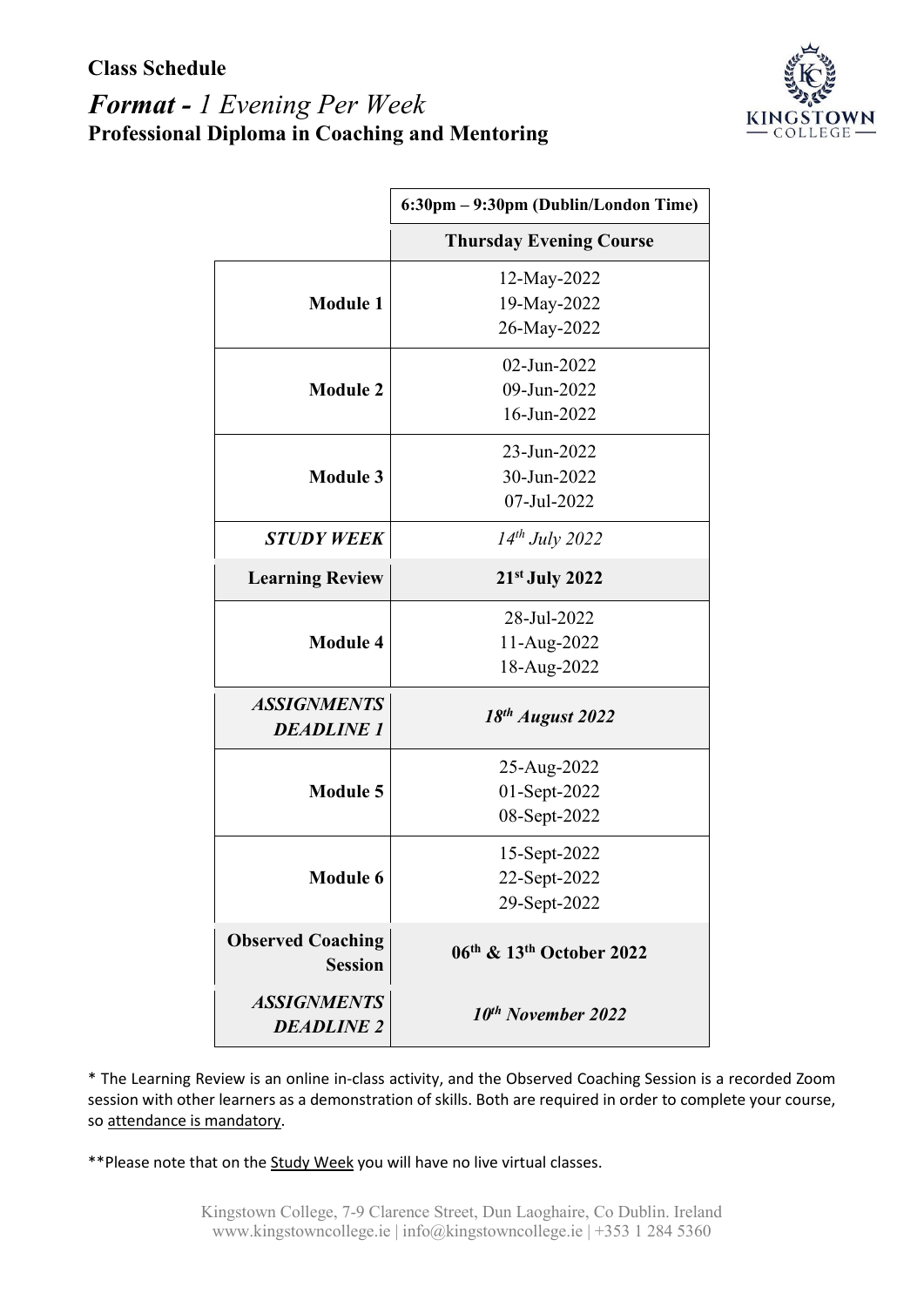### *Format - 1 Day Per Week* **Professional Diploma in Coaching and Mentoring**



|                                            | $10:00am - 4:00pm$<br>(Dublin/London Time) |
|--------------------------------------------|--------------------------------------------|
|                                            | <b>Thursday Day Course</b>                 |
| <b>Module 1</b>                            | 12-May-2022                                |
|                                            | 19-May-2022                                |
| <b>Module 2</b>                            | 26-May-2022                                |
|                                            | 02-Jun-2022                                |
| <b>Module 3</b>                            | 09-Jun-2022                                |
|                                            | 16-Jun-2022                                |
| <b>STUDY WEEK</b>                          | $23^{rd}$ June $2022$                      |
| <b>Learning Review</b>                     | 30th June 2022                             |
|                                            | 07-Jul-2022                                |
| <b>Module 4</b>                            | 14-Jul-2022                                |
| <b>ASSIGNMENTS</b>                         | 14th July 2022                             |
| <b>DEADLINE 1</b>                          |                                            |
| <b>Module 5</b>                            | 21-Jul-2022                                |
|                                            | 28-Jul-2022                                |
| <b>STUDY WEEK</b>                          | $04^{th}$ August 2022                      |
| <b>Module 6</b>                            | 11-Aug-2022                                |
|                                            | 18-Aug-2022                                |
| <b>Observed Coaching</b><br><b>Session</b> | 25th August 2022                           |
| <b>ASSIGNMENTS</b><br><b>DEADLINE 2</b>    | 29th September 2022                        |

\* The Learning Review is an online in-class activity, and the Observed Coaching Session is a recorded Zoom session with other learners as a demonstration of skills. Both are required in order to complete your course, so attendance is mandatory.

\*\*Please note that on the Study Week you will have no live virtual classes.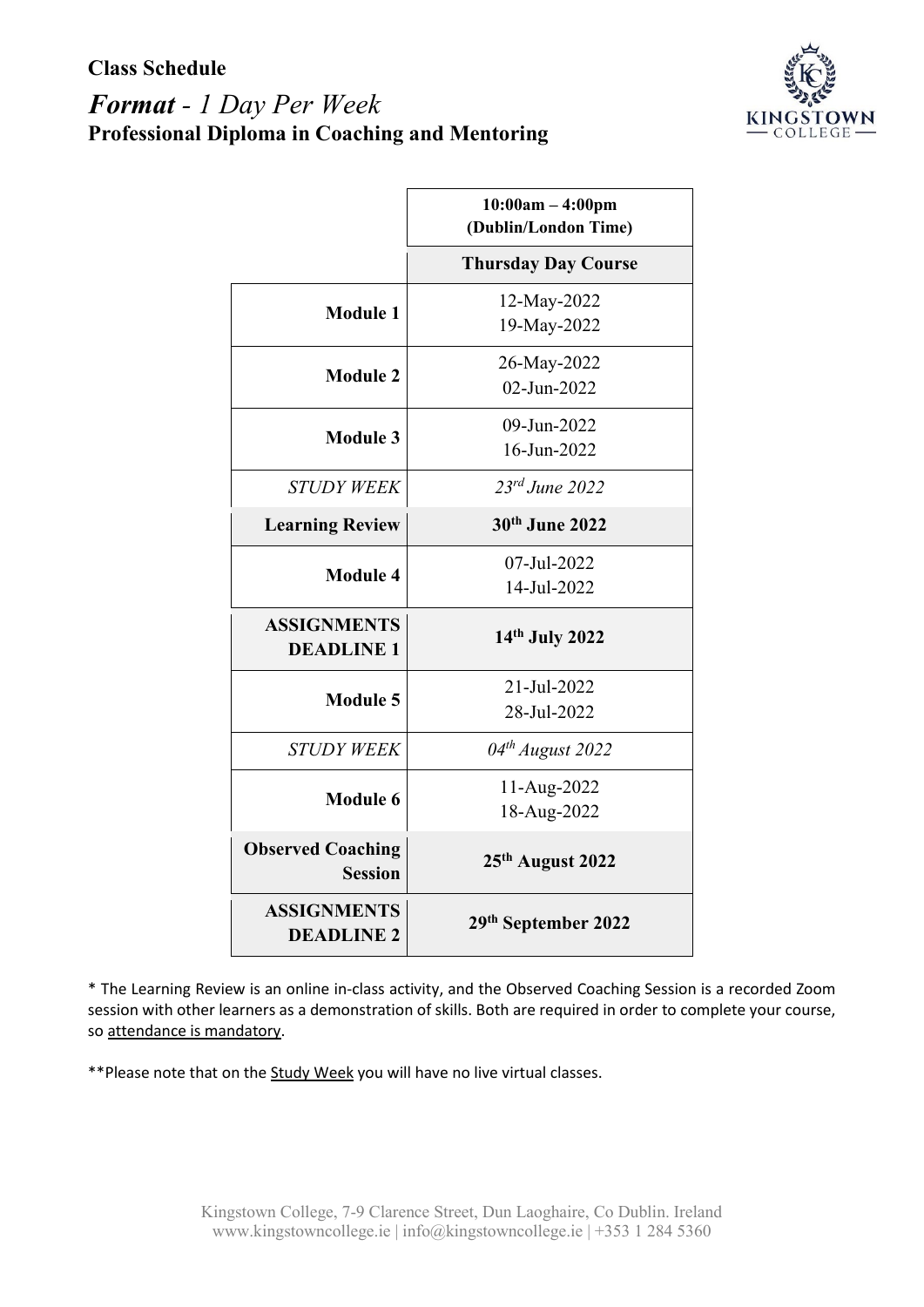

|                                            | $10:00am - 4:00pm$<br>(Dublin/London Time) |
|--------------------------------------------|--------------------------------------------|
|                                            | <b>Weekend Course</b>                      |
| <b>Module 1</b>                            | 11-June-2022<br>12-June-2022               |
| <b>Module 2</b>                            | 25-June-2022<br>26-June-2022               |
| <b>Module 3</b>                            | 09-July-2022<br>10-July-2022               |
| <b>Learning Review</b>                     | $23rd$ July 2022                           |
| <b>Module 4</b>                            | 20-Aug-2022<br>21-Aug-2022                 |
| <b>ASSIGNMENTS</b><br><b>DEADLINE 1</b>    | 21st August 2022                           |
| <b>Module 5</b>                            | 03-Sept-2022<br>04-Sept-2022               |
| <b>Module 6</b>                            | 17-Sept-2022<br>18-Sept-2022               |
| <b>Observed</b><br><b>Coaching Session</b> | 1st & 2nd October 2022                     |
| <b>ASSIGNMENTS</b><br><b>DEADLINE 2</b>    | 30th October 2022                          |

\* The Learning Review is an online in-class activity, and the Observed Coaching Session is a recorded Zoom session with other learners as a demonstration of skills. Both are required in order to complete your course, so attendance is mandatory.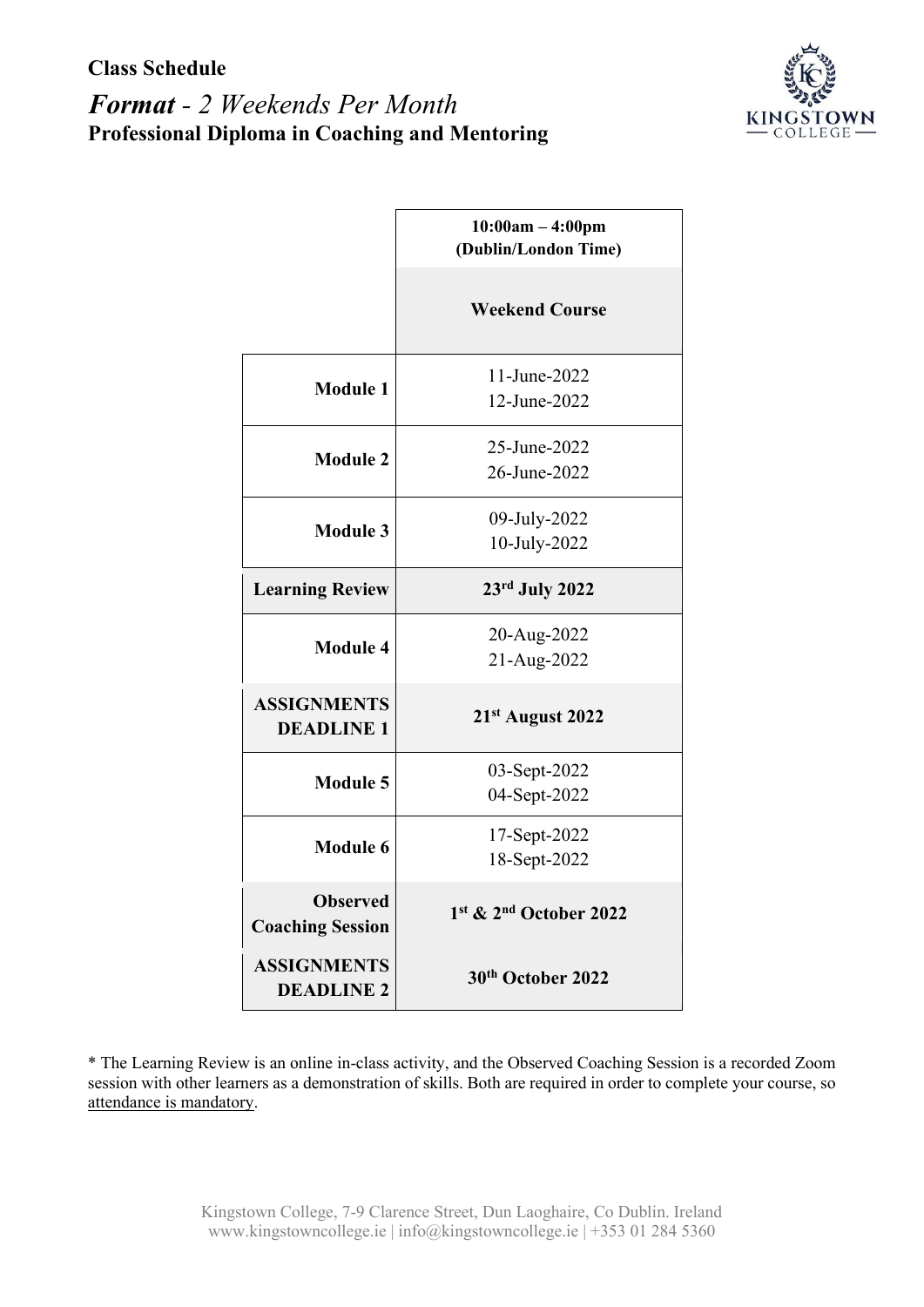



|                                            | $10:00am - 4:00pm$<br>(Dublin/London Time) |
|--------------------------------------------|--------------------------------------------|
|                                            | <b>Weekend Course</b>                      |
| <b>Module 1</b>                            | 11-June-2022<br>12-June-2022               |
| <b>Module 2</b>                            | 25-June-2022<br>26-June-2022               |
| <b>Module 3</b>                            | 09-July-2022<br>10-July-2022               |
| <b>Learning Review</b>                     | $23rd$ July 2022                           |
| <b>Module 4</b>                            | 20-Aug-2022<br>21-Aug-2022                 |
| <b>ASSIGNMENTS</b><br><b>DEADLINE 1</b>    | 21st August 2022                           |
| <b>Module 5</b>                            | 03-Sept-2022<br>04-Sept-2022               |
| Module 6                                   | 17-Sept-2022<br>18-Sept-2022               |
| <b>Observed</b><br><b>Coaching Session</b> | $1st$ & $2nd$ October 2022                 |
| <b>ASSIGNMENTS</b><br><b>DEADLINE</b>      | 30th October 2022                          |

\* The Learning Review is an online in-class activity, and the Observed Coaching Session is a recorded Zoom session with other learners as a demonstration of skills. Both are required in order to complete your course, so attendance is mandatory.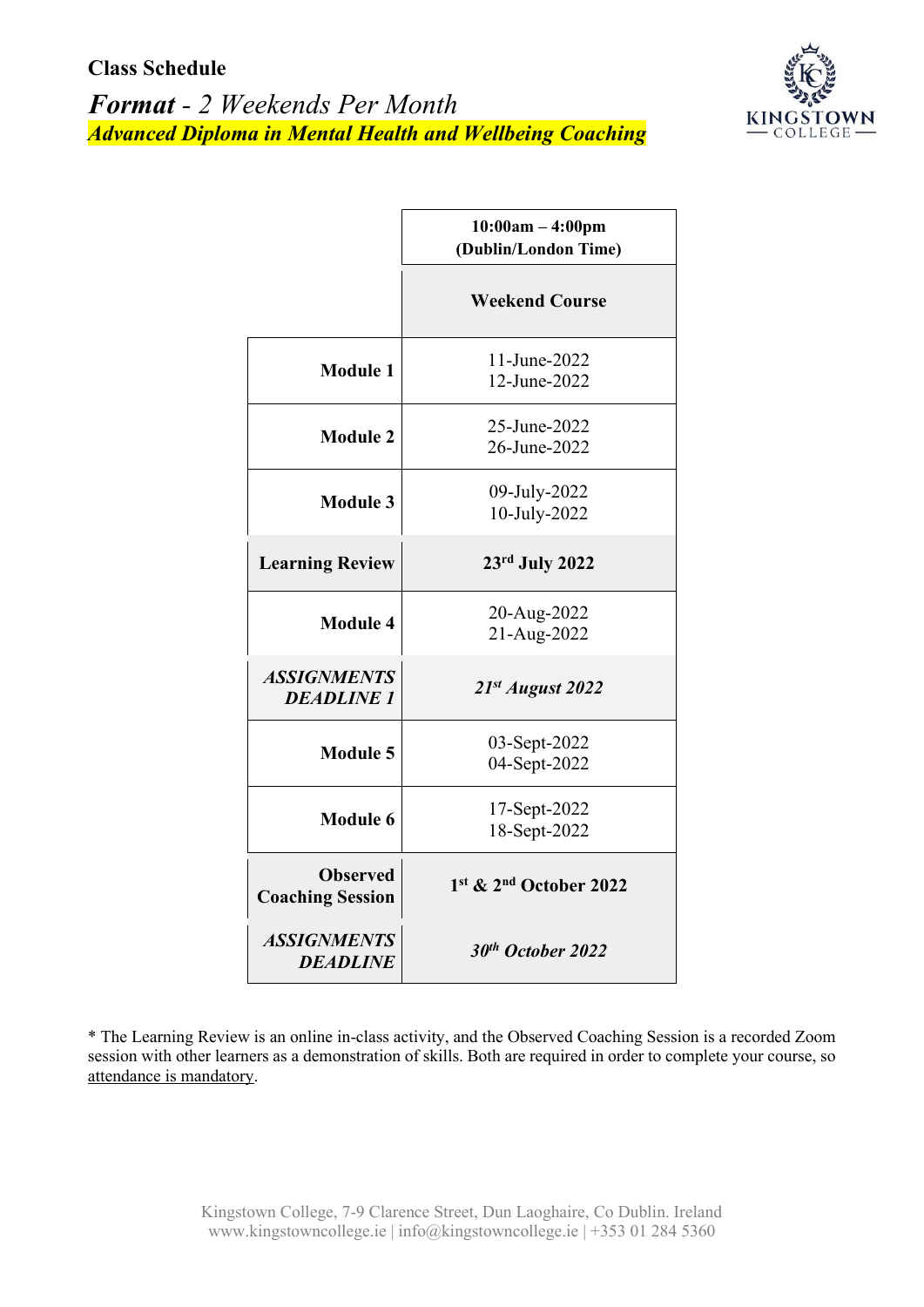



|                                            | $10:00am - 4:00pm$<br>(Dublin/London Time)                                                                                                                            |
|--------------------------------------------|-----------------------------------------------------------------------------------------------------------------------------------------------------------------------|
|                                            | <b>GRADUATE</b><br><b>Weekend Couse</b>                                                                                                                               |
| <b>Module 1</b>                            | <b>Note:</b> If you completed other<br>Coaching course with us before, you<br>can start from Module 4 on the<br>Mental Health and Wellbeing<br><b>Coaching Course</b> |
| <b>Module 2</b>                            |                                                                                                                                                                       |
| <b>Module 3</b>                            |                                                                                                                                                                       |
| <b>Learning Review</b>                     |                                                                                                                                                                       |
| <b>Module 4</b>                            | 20-Aug-2022<br>21-Aug-2022                                                                                                                                            |
| Module 5                                   | 03-Sept-2022<br>04-Sept-2022                                                                                                                                          |
| Module 6                                   | 17-Sept-2022<br>18-Sept-2022                                                                                                                                          |
| <b>Observed</b><br><b>Coaching Session</b> | 1st & 2nd October 2022                                                                                                                                                |
| <b>ASSIGNMENTS</b><br><b>DEADLINE</b>      | 30th October 2022                                                                                                                                                     |

\* The Observed Coaching Session is a recorded session on Zoom with other learners as a demonstration of skills. It is required in order to complete your course, so attendance is mandatory.